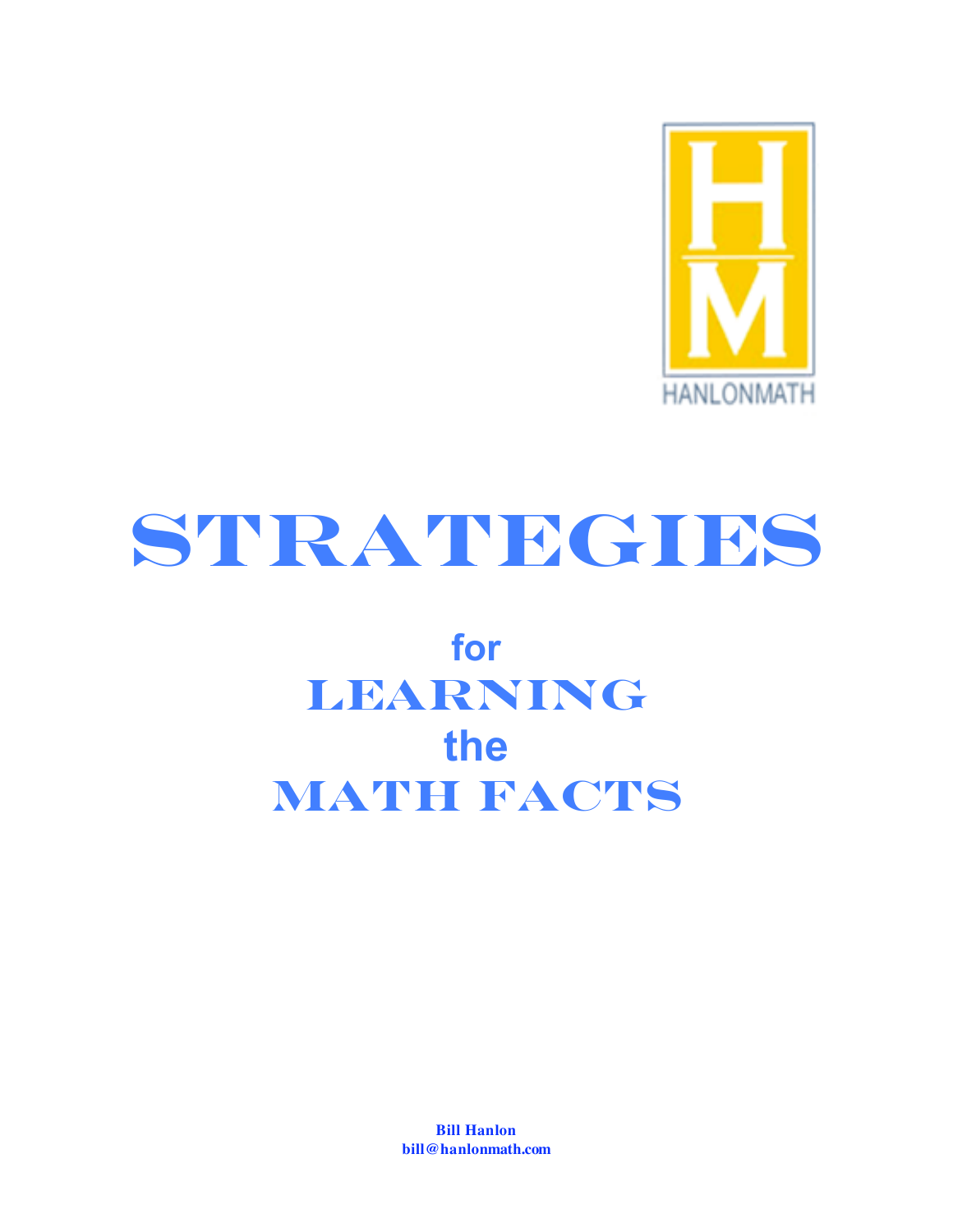The more sophisticated mental operations in mathematics of analysis, synthesis, and evaluation are impossible without rapid and accurate recall of specific knowledge.

Learning the arithmetic facts in the first four grades can be pretty hard work for some students. Learning these facts through only rote memorization will make it more difficult than it needs to be for students. Teaching students strategies to help them learn and memorize the arithmetic facts will make life easier on the kids, their parents, and especially on you.

Before any memorization takes place, the concept for each operation should be explained fully so the students are comfortable in their understanding of the operation.

### Addition

#### **Thinking Strategies for Learning the Addition Facts**

There are 100 basic arithmetic facts, zero through nine. That's a bunch. But if we use more effective strategies to help students learn, then memorizing these facts will become easier for the students. These strategies have been listed in the order we suggest teachers use to teach their own students.

- **1. Adding zero:** Students can quickly grasp the rule for adding zero; the sum is always the other number.  $8 + 0 = 8$ ,  $0 + 4 = 4$
- **2. Counting on by** 1 or 2: Students can find sums like  $5 + 1$  or  $6 + 2$  by simply counting on. This thinking strategy allows students to check off 18 of the addition facts. That leaves 63 facts to be learned.
- **3. Sums to 5**: Students can learn combinations to 5, such as  $3 + 2$  or  $4 + 1$ . Sums to 5 is redundant.
- **4. Sums to 10:** Students can learn combinations to 10, such as  $6 + 4$  or  $8 + 2$ . More facts can be crossed off the list of 100 and we are down to 56 facts to learn.
- **5. Doubles:** For whatever reason, students seem to be able to remember the sums of doubles. That might be a consequence of skip counting in earlier grades. The consequence of knowing doubles is another 6 facts can be checked off our list. That leaves 50 facts to learn, we're halfway home.
- **6. Adding 10's:** Students can quickly see the pattern develop when adding tens, the units digit stays the same.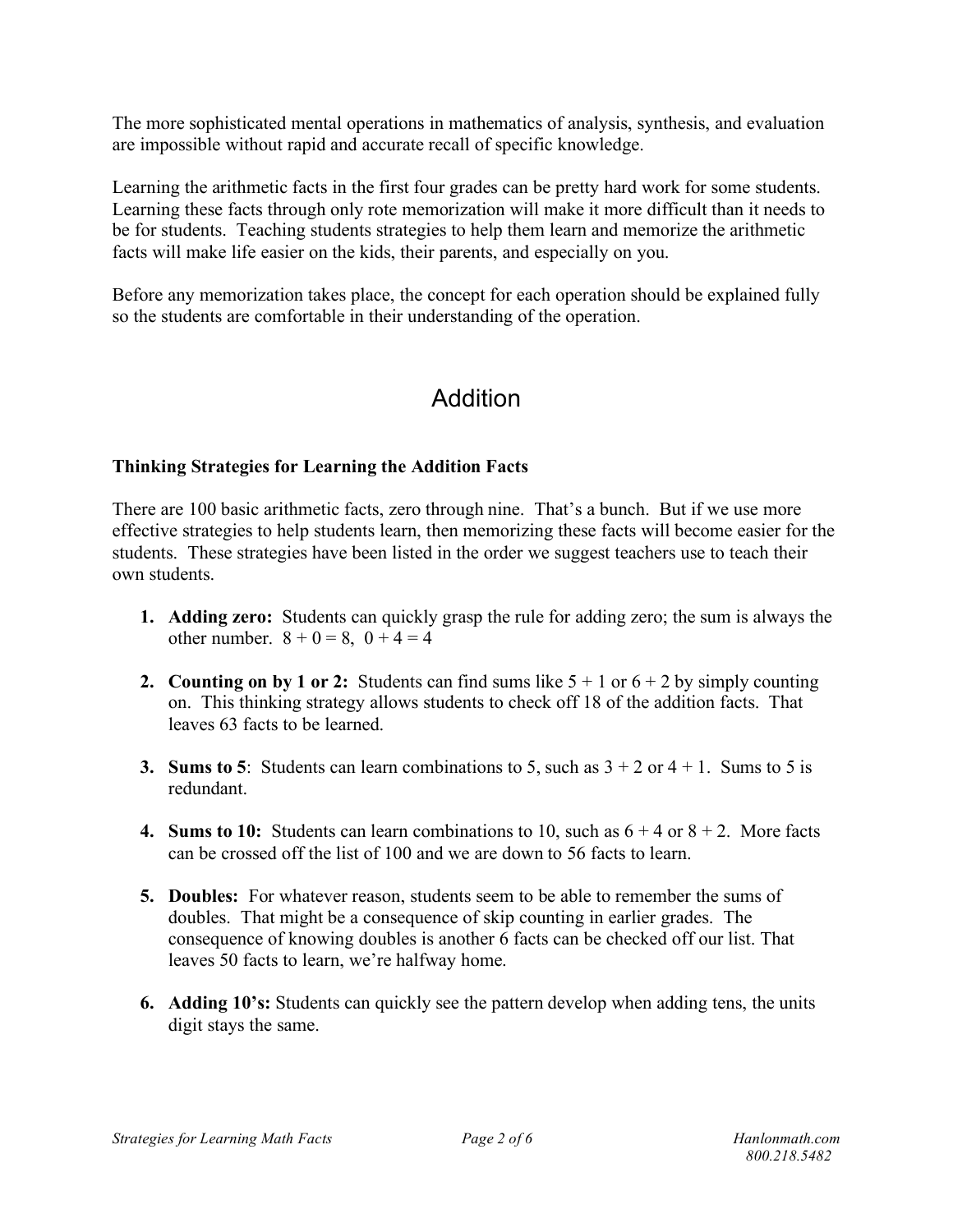- **7. Doubles plus one:** This strategy overlaps the other strategies of doubles and counting on by one. While more sophisticated, students should be taught to use this strategy when the addends are consecutive numbers. For instance,  $7 + 8$  becomes  $7 + 7 + 1$ . Another example,  $8 + 9$  becomes  $8 + 8 + 1$ . That's seven more off the list.
- **8. Doubles plus two:** This method works when the addends differ by two. When this occurs it is possible to subtract 1 from one addend and add one to the other addend. This results in a doubles fact that has already been memorized,  $7 + 5$  becomes  $6 + 6$ . Another example,  $6 + 8$  becomes  $7 + 7$ . Some people call the **Doubles Plus 2** strategy **Sharing Doubles** and attack the problem differently. Using the Doubles plus 2 strategy,  $6 + 8$ becomes  $6 + 6 + 2$ .  $7 + 5$  becomes  $5 + 5 + 2$ . We now have 31 facts left to learn.
- **9. Nines:** It should be pointed out to students that when adding nine, the ones digit in the sum is always one less than the number added to 9. For example  $7 + 9 = 16$ , the 6 is one less than 7. Another example,  $5 + 9 = 14$ . 45 facts to go.
- **10. Commutativity:** By changing the order,  $3 + 4$  to  $4 + 3$ , it should be pointed out that's an additional 21 facts the students now know. That leaves 10 facts to learn. But it's really five because the commutative property can be used on those 10.

There are other strategies to learning the addition facts. Some teachers might use "Combinations to 5" as a strategy. Rather than using Sharing doubles, some teachers might use "Doubles plus 2". That doesn't matter. What does matter is you make sure students understand the meaning of addition and you develop strategies to help them memorize the facts.

It is expected that students respond automatically when asked a basic addition fact.

## **Subtraction**

#### **Thinking Strategies for Learning the Subtraction Facts**

- **1. Fact families:** This strategy is the most commonly used and works when students understand the relationship between addition and subtraction. When students see  $6 - 2$ and think  $2 + ? = 6$ . However, if this strategy is used with the following strategies, students will find greater success in a shorter period of time.
- **2. Counting backwards:** This method is similar to Counting on used in addition. It isn't quite as easy. Some might think if you can count forward, then you can automatically count backward. This is not true –try saying the alphabet backwards. Students should only be allowed to count back **at most** three.
- **3. Zeros:** The pattern for subtracting zero is readily recognizable.  $5 0 = 5$